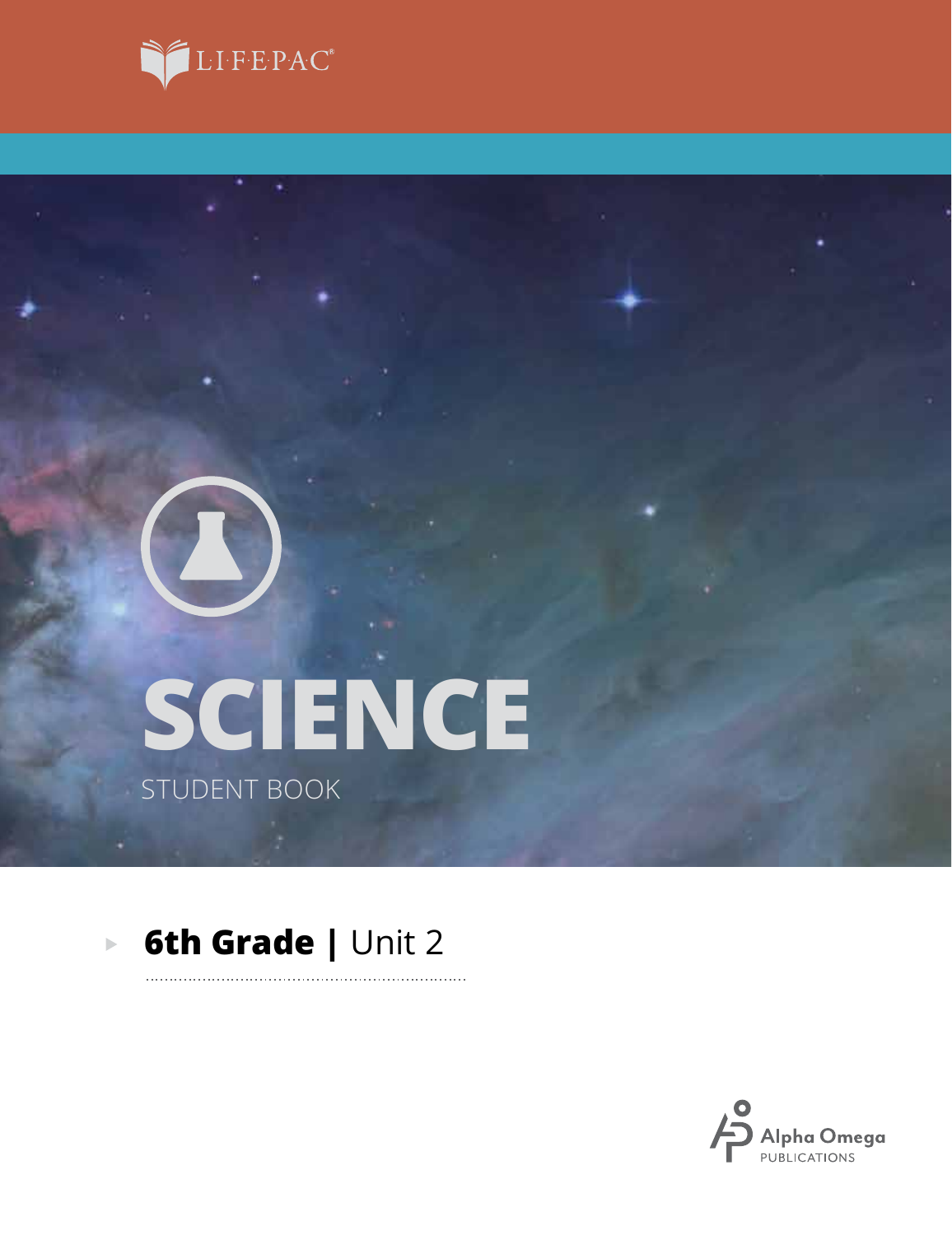# **SCIENCE 602**

Body Systems

INTRODUCTION **|3**

# **1. DIGESTIVE SYSTEM 5**

STRUCTURE **|6** FUNCTION **|7** EXPERIMENT 602.A (RENNIN LAB) **|10** EXPERIMENT 602.B (EMULSIONS) **|12** EXPERIMENT 602.C (ABSORPTION AND DIFFUSION) **|15** SELF TEST 1 **|20**

# **2. EXCRETORY SYSTEM 24**

BLOOD CIRCULATION **|24** LUNGS **|35** EXPERIMENT 602.D (LIMEWATER TEST) **|36** SKIN AND KIDNEYS **|39**  EXPERIMENT 602.E (COOLING OF THE SKIN) **|40**  SELF TEST 2 **|43**

# **3. SKELETAL SYSTEM 46**

STRUCTURE AND FUNCTION **|46** HEALTH AND DISEASE **|54** SELF TEST 3 **|57**



**LIFEPAC Test is located in the center of the booklet**. Please remove before starting the unit.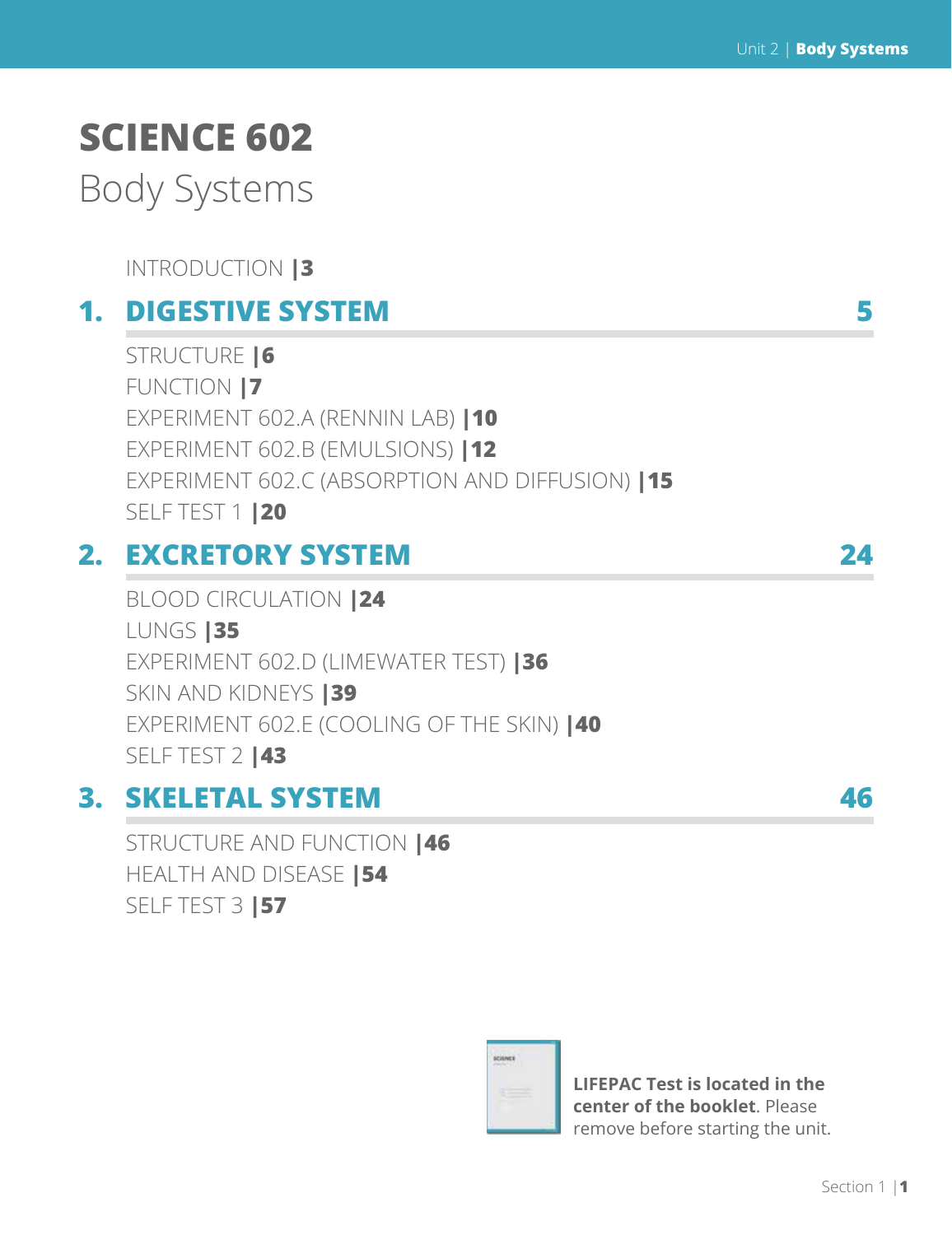**Author:**  Barry G. Burrus, M.Div., M.A., B.S.

**Editors:** Alpha Omega Staff

**Illustrations:** Brian Ring/Alpha Omega Staff

#### **MEDIA CREDITS:**

**Pages 6, 20:** © leonello calvetti, iStock, Thinkstock; **7, 22:** © stock\_shoppe, iStock, Thinkstock; **14:** ttsz, © iStock, Thinkstock; **18:** © stock\_shoppe, iStock, Thinkstock; **25:** © Dorling Kindersley, Thinkstock; **26, 31, 44:**  © snapgalleria, iStock, Thinkstock; **35:** © blueringmedia, iStock, Thinkstock; **40:** © ttsz, iStock, Thinkstock; **41:** © snapgalleria, iStock, Thinkstock; **48:** Top left, © Dmitry Kalinovsky, iStock, Thinkstock; Bottom left, © MaxRiesgo, iStock, Thinkstock; Right, © Image Source White, Image Source, Getty Images.



### **804 N. 2nd Ave. E. Rock Rapids, IA 51246-1759**

© MMI by Alpha Omega Publications, Inc. All rights reserved. LIFEPAC is a registered trademark of Alpha Omega Publications, Inc.

All trademarks and/or service marks referenced in this material are the property of their respective owners. Alpha Omega Publications, Inc. makes no claim of ownership to any trademarks and/ or service marks other than their own and their affiliates, and makes no claim of affiliation to any companies whose trademarks may be listed in this material, other than their own.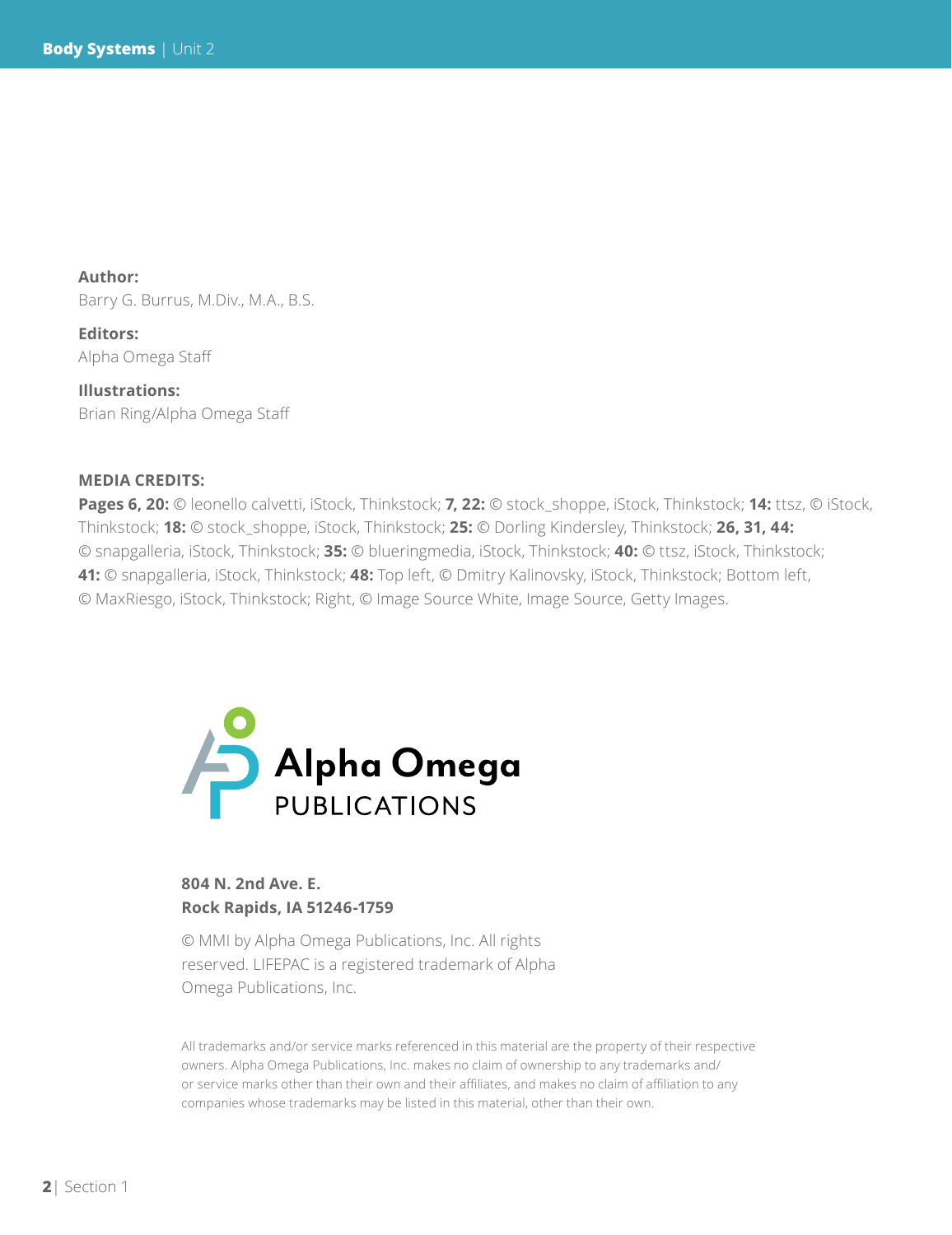# **Body Systems**

# Introduction

Just as God marvelously designed a vast variety of plants, He also created people and animals with various body parts that interrelate in a complex fashion. We call these related parts "body systems." For example, God designed a way for people and animals to eat and digest food in their bodies. We call this the "digestive system." All animals and humans have a digestive system. In fact, if we examine the various "systems" within the human body, we can get a good idea of the basic operation of most of the "animal systems" that God has designed.

The human body is among the most wonderful parts of God's creation. Psalm 139:14 records that we are "fearfully and wonderfully made!" God designed the various parts of our bodies in a very detailed and marvelous fashion. In this LIFEPAC®, we will explore three major "systems" of the human body: (1) the digestive system, (2) the excretory system, and (3) the skeletal system. By examining these three systems of the human body, you will learn about the body systems common to all animals.

# **Objectives**

These objectives tell what you should be able to do when you have completed this LIFEPAC. When you have finished this LIFEPAC, you should be able to:

- 1. Name and locate the main parts of the digestive system.
- 2. Identify the function of each main part of the digestive system.
- 3. Explain different ways to prevent common digestive diseases.
- 4. Name and locate the main parts of the excretory system.
- 5. Identify the function of each main part of the excretory system.
- 6. Identify ways to prevent common diseases of the excretory system.
- 7. Name and locate the main parts of the skeletal system—the muscles and bones.
- 8. Identify the main functions of muscles and bones.
- 9. Identify ways to prevent common diseases of muscles and bones.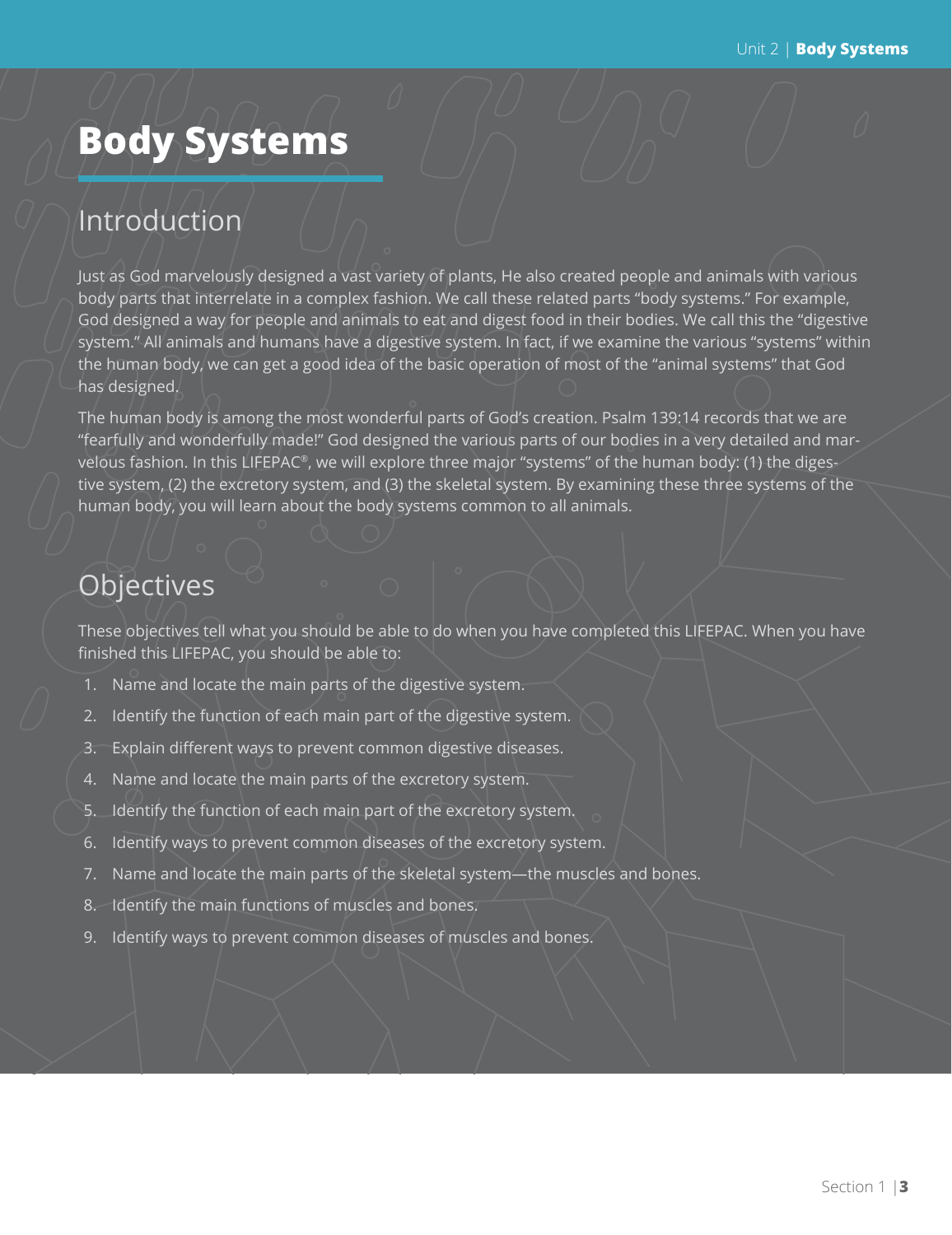# 1. DIGESTIVE SYSTEM

The human digestive system is the most wonderful chemical laboratory known to us! It converts the food eaten into energy and raw materials to build and maintain the work of the body. All animals, from earthworms to

grasshoppers to birds, have digestive systems very similar to the human digestive system. All have about the same digestive parts and purposes. In this section, we will learn mostly about our human digestive system.

### **Section Objectives**

**Review these objectives**. When you have completed this section, you should be able to:

- 1. Name and locate the main parts of the digestive system.
- 2. Identify the function of each main part of the digestive system.
- 3. Explain different ways to prevent common digestive diseases.

#### **Vocabulary**

### **Study these words to enhance your learning success in this section.**

alimentary canal (al ә men tәr e kә nal). Parts of the body through which food passes.

**dissolve** (di zolv). To become a liquid or part of a liquid. Like sugar *dissolving* in water.

**emulsion** (i mul shәn). Milky liquid with drops of fat or oil.

**esophagus** (ē sof ә gәs). Tube connecting the mouth to the stomach.

**pancreas** (pan krē әs). Gland near stomach that produces digestive juices.

**pancreatic** (pan krē at ik). Of the pancreas or from the pancreas.

**soluble** (sol yә bәl). Can be dissolved. Salt is *soluble* in water.

**Note:** *All vocabulary words in this LIFEPAC appear in* **boldface** *print the first time they are used. If you are not sure of the meaning when you are reading, study the definitions given.*

.<br>Pronunciation Key: hat, āge, cãre, fär; let, ēqual, term; it, īce; hot, ōpen, ôrder; oil; out; cup, put, rüle; child; long; thin; /TH/ for then; /zh/ for measure; /a/ represents /a/ in about, /e/ in taken, /i/ in pencil, /o/ in lemon, and /u/ in circus.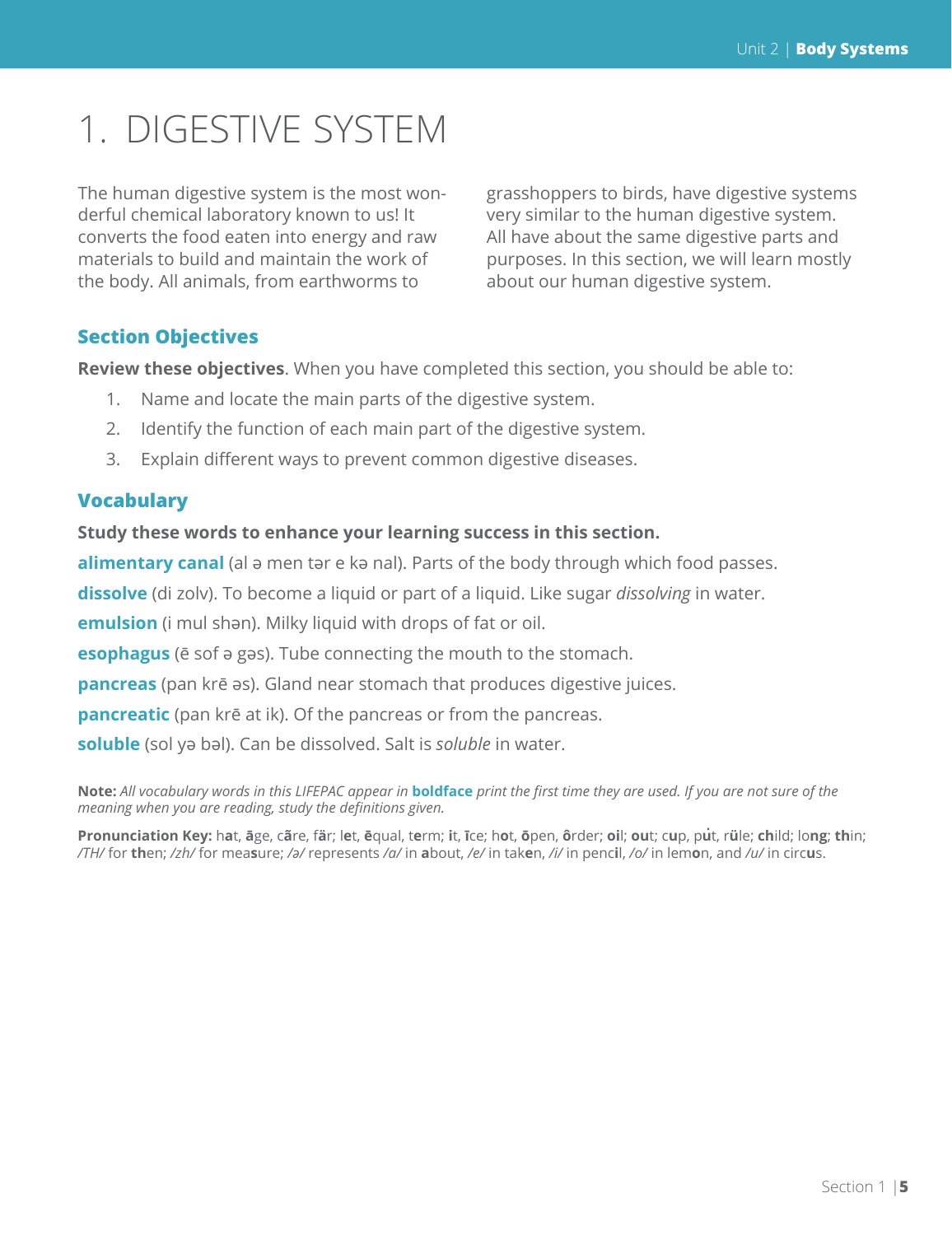# **STRUCTURE**

Digestion is a process used by animals to break down their food. Large chemicals like starch and protein must be broken down into simple chemicals. These chemicals must be able to **dissolve** in water and pass through the cell walls.

Food that is eaten passes through the digestive system, also known as the **alimentary canal**. The digestive system begins with the mouth and continues down through the **esophagus**, stomach, small intestine, large intestine, and rectum. All along the alimentary canal, digestive glands add juices to the food to aid digestion. If these juices are not there at the right time in the right amount, indigestion or other illnesses may result.

Each part has a special task to do. If any one part fails to do that task, the whole body suffers.

We as children of God work the same way. Each one of us is created with a special task to do in life. If we don't do that task the best we can, others who depend on us will suffer (1 Corinthians 12:14–31). God wants us to perform and accomplish the task and roles in life that He has given us to do. We will be the happiest as we do these things.



| The Digestive System

 $\_$  ,  $\_$  ,  $\_$  ,  $\_$  ,  $\_$  ,  $\_$  ,  $\_$  ,  $\_$  ,  $\_$  ,  $\_$  ,  $\_$  ,  $\_$  ,  $\_$  ,  $\_$  ,  $\_$  ,  $\_$  ,  $\_$  ,  $\_$  ,  $\_$  ,  $\_$  ,  $\_$  ,  $\_$  ,  $\_$  ,  $\_$  ,  $\_$  ,  $\_$  ,  $\_$  ,  $\_$  ,  $\_$  ,  $\_$  ,  $\_$  ,  $\_$  ,  $\_$  ,  $\_$  ,  $\_$  ,  $\_$  ,  $\_$  ,

 $\_$  ,  $\_$  ,  $\_$  ,  $\_$  ,  $\_$  ,  $\_$  ,  $\_$  ,  $\_$  ,  $\_$  ,  $\_$  ,  $\_$  ,  $\_$  ,  $\_$  ,  $\_$  ,  $\_$  ,  $\_$  ,  $\_$  ,  $\_$  ,  $\_$  ,  $\_$  ,  $\_$  ,  $\_$  ,  $\_$  ,  $\_$  ,  $\_$  ,  $\_$  ,  $\_$  ,  $\_$  ,  $\_$  ,  $\_$  ,  $\_$  ,  $\_$  ,  $\_$  ,  $\_$  ,  $\_$  ,  $\_$  ,  $\_$  ,

 $\_$  ,  $\_$  ,  $\_$  ,  $\_$  ,  $\_$  ,  $\_$  ,  $\_$  ,  $\_$  ,  $\_$  ,  $\_$  ,  $\_$  ,  $\_$  ,  $\_$  ,  $\_$  ,  $\_$  ,  $\_$  ,  $\_$  ,  $\_$  ,  $\_$  ,  $\_$  ,  $\_$  ,  $\_$  ,  $\_$  ,  $\_$  ,  $\_$  ,  $\_$  ,  $\_$  ,  $\_$  ,  $\_$  ,  $\_$  ,  $\_$  ,  $\_$  ,  $\_$  ,  $\_$  ,  $\_$  ,  $\_$  ,  $\_$  ,

 $\_$  ,  $\_$  ,  $\_$  ,  $\_$  ,  $\_$  ,  $\_$  ,  $\_$  ,  $\_$  ,  $\_$  ,  $\_$  ,  $\_$  ,  $\_$  ,  $\_$  ,  $\_$  ,  $\_$  ,  $\_$  ,  $\_$  ,  $\_$  ,  $\_$  ,  $\_$  ,  $\_$  ,  $\_$  ,  $\_$  ,  $\_$  ,  $\_$  ,  $\_$  ,  $\_$  ,  $\_$  ,  $\_$  ,  $\_$  ,  $\_$  ,  $\_$  ,  $\_$  ,  $\_$  ,  $\_$  ,  $\_$  ,  $\_$  ,

 $\_$  ,  $\_$  ,  $\_$  ,  $\_$  ,  $\_$  ,  $\_$  ,  $\_$  ,  $\_$  ,  $\_$  ,  $\_$  ,  $\_$  ,  $\_$  ,  $\_$  ,  $\_$  ,  $\_$  ,  $\_$  ,  $\_$  ,  $\_$  ,  $\_$  ,  $\_$  ,  $\_$  ,  $\_$  ,  $\_$  ,  $\_$  ,  $\_$  ,  $\_$  ,  $\_$  ,  $\_$  ,  $\_$  ,  $\_$  ,  $\_$  ,  $\_$  ,  $\_$  ,  $\_$  ,  $\_$  ,  $\_$  ,  $\_$  ,

 $\_$  ,  $\_$  ,  $\_$  ,  $\_$  ,  $\_$  ,  $\_$  ,  $\_$  ,  $\_$  ,  $\_$  ,  $\_$  ,  $\_$  ,  $\_$  ,  $\_$  ,  $\_$  ,  $\_$  ,  $\_$  ,  $\_$  ,  $\_$  ,  $\_$  ,  $\_$  ,  $\_$  ,  $\_$  ,  $\_$  ,  $\_$  ,  $\_$  ,  $\_$  ,  $\_$  ,  $\_$  ,  $\_$  ,  $\_$  ,  $\_$  ,  $\_$  ,  $\_$  ,  $\_$  ,  $\_$  ,  $\_$  ,  $\_$  ,



# **Complete the following activities.**

**1.1** What does the digestive system do?

**1.2** Why is it necessary to digest the food we eat?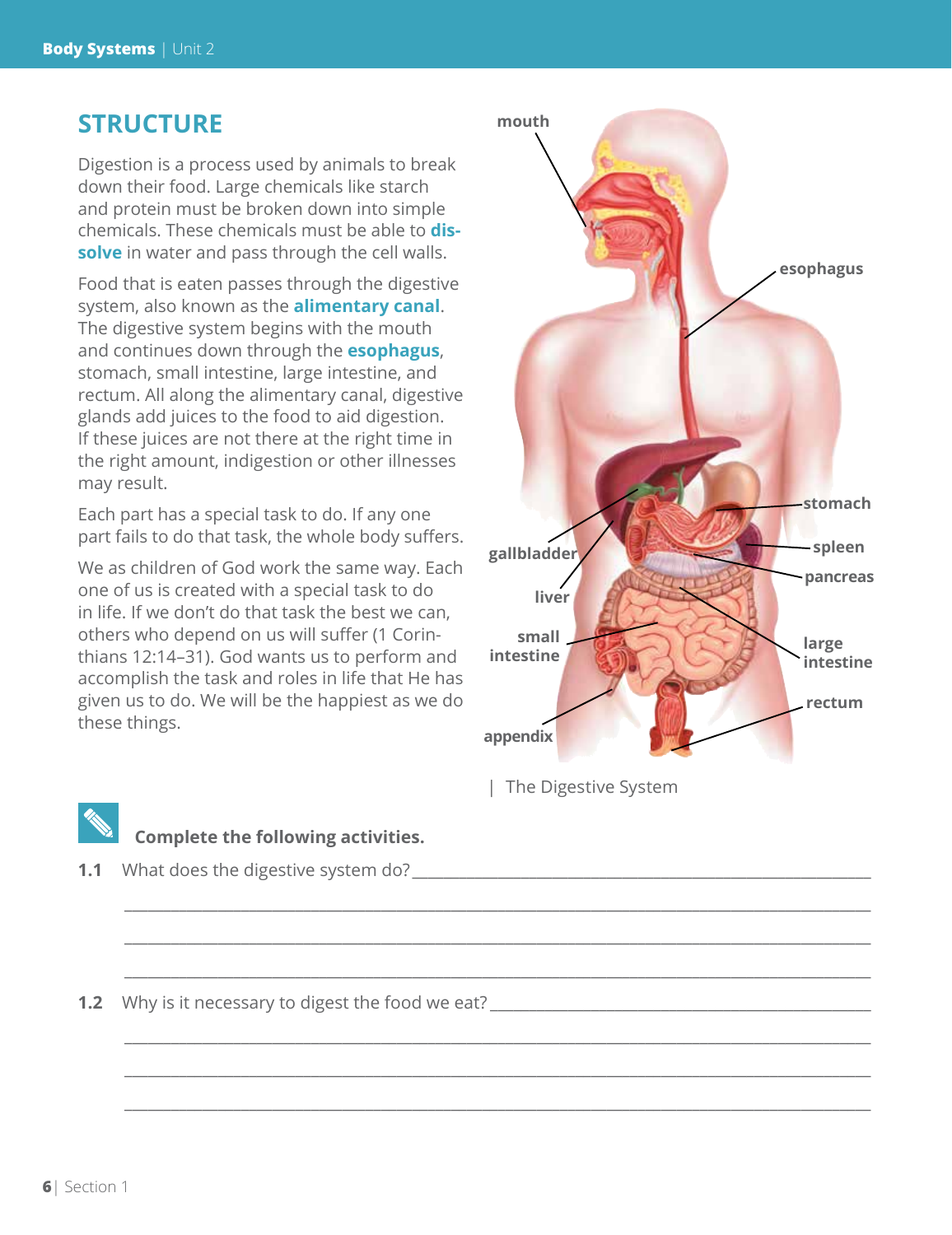- **1.3** List in order the six main parts in the alimentary canal.
	- a. \_\_\_\_\_\_\_\_\_\_\_\_\_\_\_\_\_\_\_\_\_\_\_\_\_\_ b. \_\_\_\_\_\_\_\_\_\_\_\_\_\_\_\_\_\_\_\_\_\_\_\_\_ c. \_\_\_\_\_\_\_\_\_\_\_\_\_\_\_\_\_\_\_\_\_\_\_\_\_\_ d. \_\_\_\_\_\_\_\_\_\_\_\_\_\_\_\_\_\_\_\_\_\_\_\_\_\_ e. \_\_\_\_\_\_\_\_\_\_\_\_\_\_\_\_\_\_\_\_\_\_\_\_\_ f. \_\_\_\_\_\_\_\_\_\_\_\_\_\_\_\_\_\_\_\_\_\_\_\_\_\_

# **FUNCTION**

Let's look at each of the main parts of the alimentary canal. Each part is very important to the life of the animal.

**Mouth**. The mouth has two functions. First, it chews and grinds the food into small pieces. The teeth and tongue do this work. Doctors suggest that we chew our food at least twenty times for each bite. This chewing allows time for the mouth to grind the food and to add saliva and mucus.

Most humans and mammals have two sets of teeth during their lifetime. The first set, about twenty, are "baby" teeth and come out as we grow up. Permanent teeth are designed to last a lifetime. Normally, an adult will have a set of thirty-two permanent teeth. Our front teeth, the incisors, help us to cut food; the canines

help us to bite food; and the bicuspids and molars are used to grind food.

The second purpose of the mouth is to begin breaking down the food for the body's use. Saliva contains the enzyme *amylase*, which breaks down starch into the sugar glucose. You may remember in LIFEPAC 601 that eating a cracker by chewing it a long time causes it to become sweet. This change in taste occurs because the starch is turning into sugar. Salivary glands are located under the tongue, near each ear, and under each side of your jaw. When you smell or taste food, these glands work very rapidly. At this same time, the taste buds of the tongue become active. If the food tastes bad or we dislike it, we can spit it out. This helps us protect our bodies from eating harmful food.



| Humans have two sets of teeth.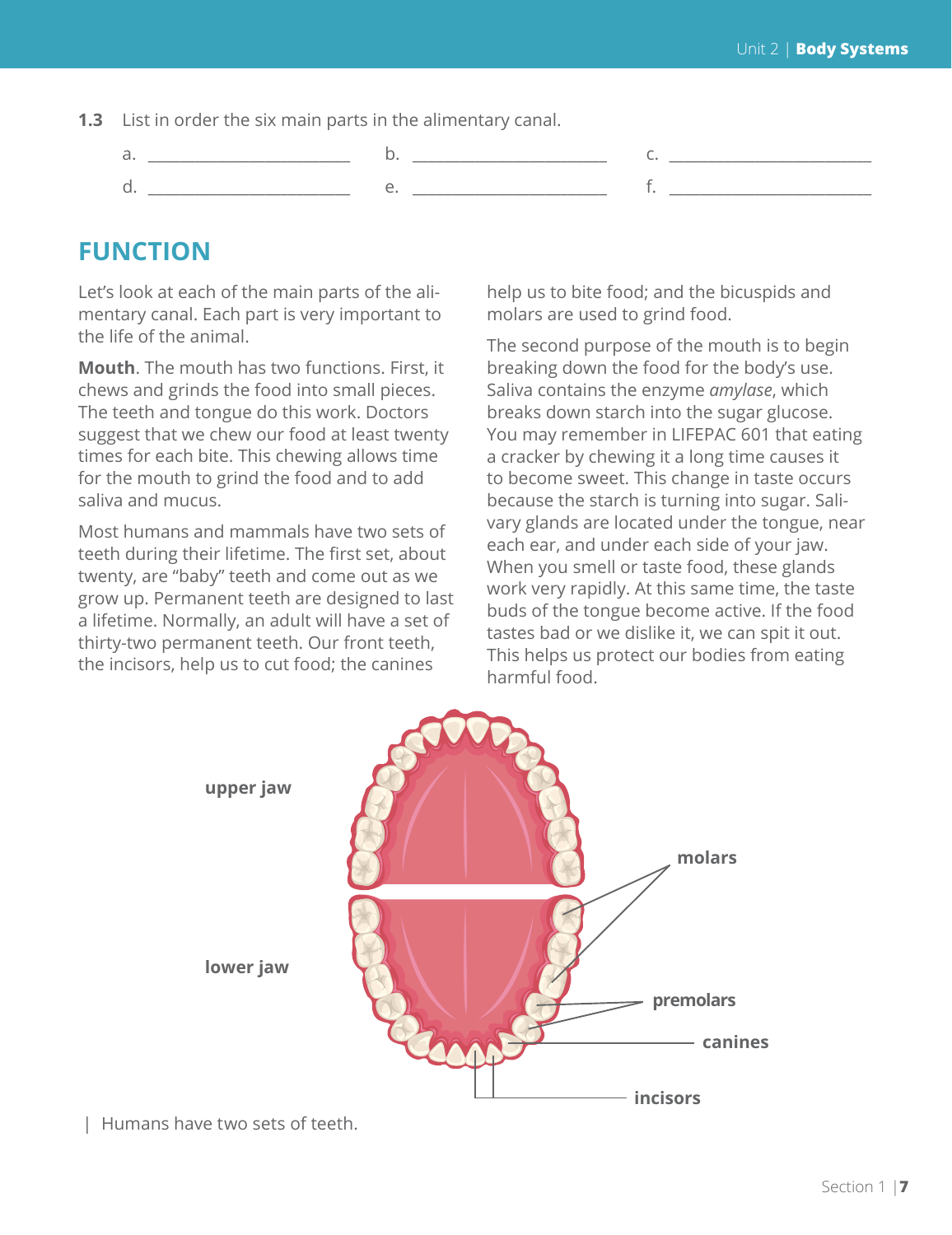

# **Complete the following activities.**

1.4 Describe what happens when saliva and starch mix.

(You may want to review Science LIFEPAC 601 to help you with this activity.)

1.5 Go to a reference source such as the Internet, an encyclopedia, or the library, and write a short report on a tooth. In the space below, draw a picture of a tooth, label its parts, and explain what you learned to an adult at home. Write a brief report below your drawing.

#### **Report:**

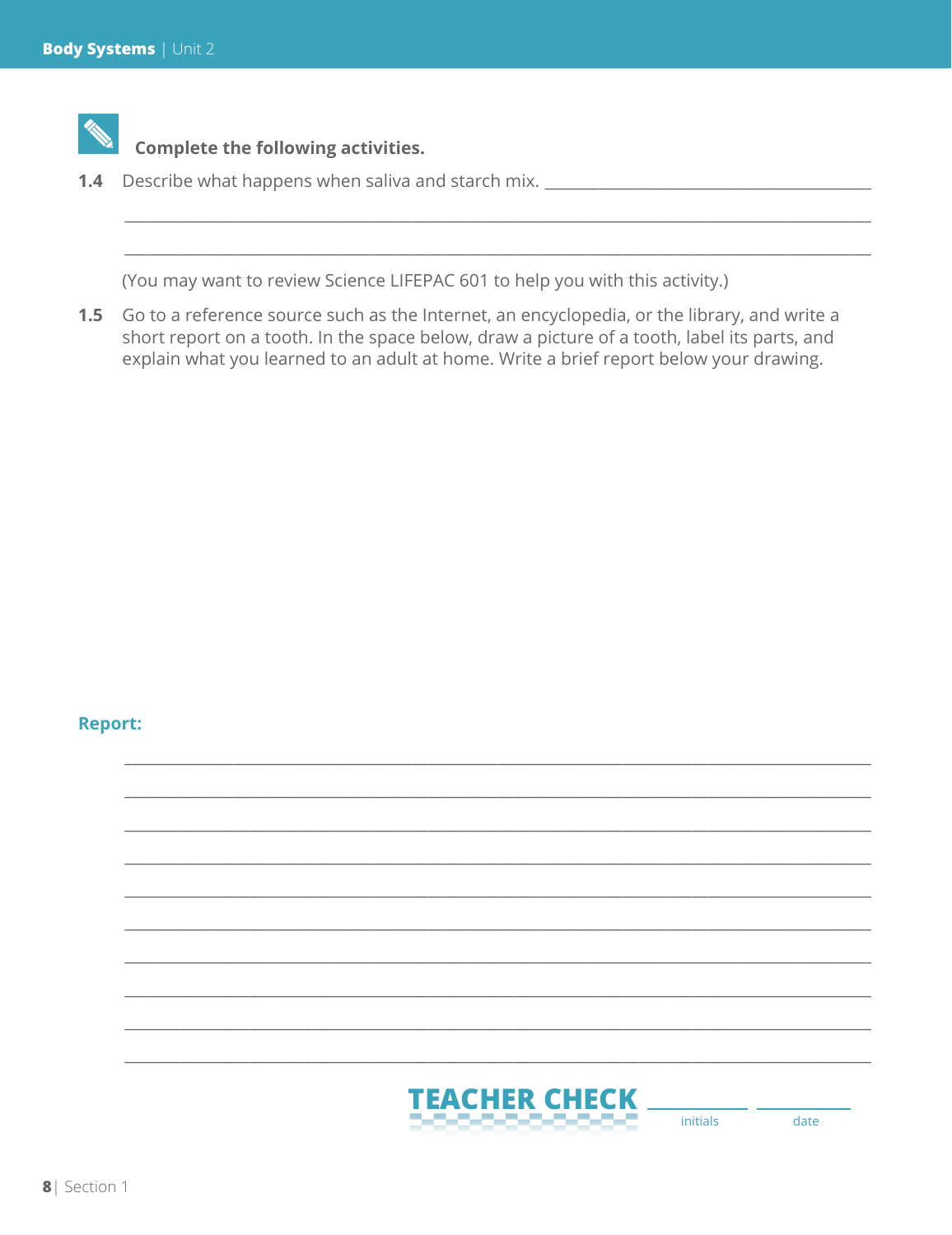**1.6** Do at least one of the following activities. Discuss your choice with your teacher. Then, get his or her initials.

Prepare a report on tooth decay. Include such things as common causes and prevention.

- \_\_\_\_\_\_\_\_ Visit with a local dentist. Ask if the dentist has a model of a tooth and see if you can identify and describe each part.
- Make a display of some tooth X-rays showing some healthy ones and some decayed ones.

Prepare a report on diseases of teeth and gums.



**Stomach**. From the mouth, the food passes through the esophagus. No digestion occurs here. The esophagus is a muscular tube that carries the food to the stomach. Between the esophagus and the stomach is an opening called the esophageal opening. This opening is controlled by the muscles of the esophagus. The opening relaxes and allows food to pass through to the stomach and then closes after the food passes through it. This contraction closes off the stomach so that food doesn't come back up the esophagus during digestion. You can test this process by standing on your head. Food won't fall out of your stomach. When you get a stomach flu, this muscle relaxes so your body can get rid of the unwanted food.

Dr. William Beaumont (1785-1853) was an American scientist. He was one of the first scientists to study the digestion process in the stomach. One day in 1822, Alexis St. Martin, a trapper, was treated by Dr. Beaumont. St. Martin accidentally shot himself in the side with his shotgun. As a result, he had a large hole in the left side of his body. Since Dr. Beaumont knew

very little about stomach surgery, he did his best to sew up the wound.

Something interesting happened as a result. St. Martin lived, but the side of his stomach healed and attached itself to the side of his ribs. This left a hole in his side that led directly into his stomach. Bandages were left to cover the hole so the food would not fall out. Dr. Beaumont realized the possibilities of this situation and convinced St. Martin to be his patient. Then, Dr. Beaumont began his experiments on how the stomach worked. His studies of St. Martin lasted nearly eleven years.

Dr. Beaumont's studies showed that the stomach has two main purposes. He found that as food entered the stomach, it churned and moved, grinding up the food. Also, the stomach produced juices that broke down the tissues of different kinds of meat. This stomach juice is called *gastric juice*. It contains acid, enzymes, and water which digest the foods we eat. One of these enzymes is *rennin*. Let's investigate how it works.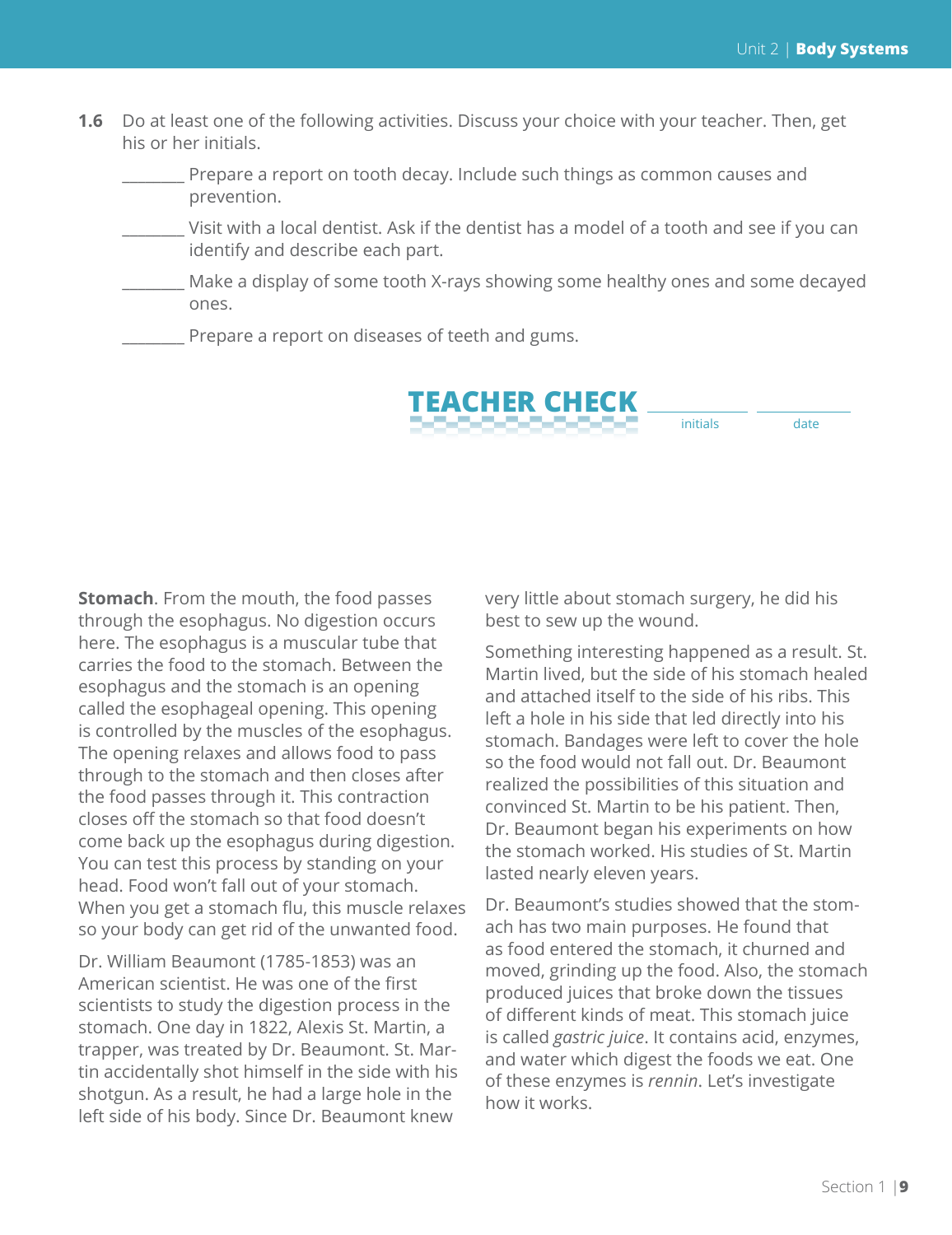囚



View 602 Rennin Lab, from the Grade 6 SCIENCE EXPERIMENTS video.

**Try this experiment to learn about rennin.**

**Overview.** You will examine the effect of the enzyme rennin on milk.

#### **These supplies are needed:**

- stove/hot plate/alcohol burner
- **1** 1 Rennet tablet or 1/2 gram of rennin (Note: Rennet tablets or rennin (junket tablets are a brand name) can be found at pharmacies, grocery stores, stores with cheese-making supplies, and online sources.)
- **Pyrex beaker (about 250 ml) or other glass** container that won't break easily
- metric measuring cup or dropper
- water
- 10 ml whole milk
- test tube and clamp

Follow these directions. Check each box when the step is completed. This investigation will take twenty minutes.

- $\Box$  1. Fill the beaker 3/4 full with water. Heat to boiling. Proceed to the next step while you wait.
- 2. Crush one Rennet tablet or use 1/2 gram of rennin.
- 3. Put 10 milliliters whole milk in a test tube.
- $\Box$  4. Add the crushed Rennet tablet or rennin.
- $\Box$  5. Slowly heat the test tube of milk and rennin in the boiling water bath.
- 6. Record your observations in 1.7.
- **7.** Clean up your equipment and put it away.

# **Experiment 602.A Rennin Lab**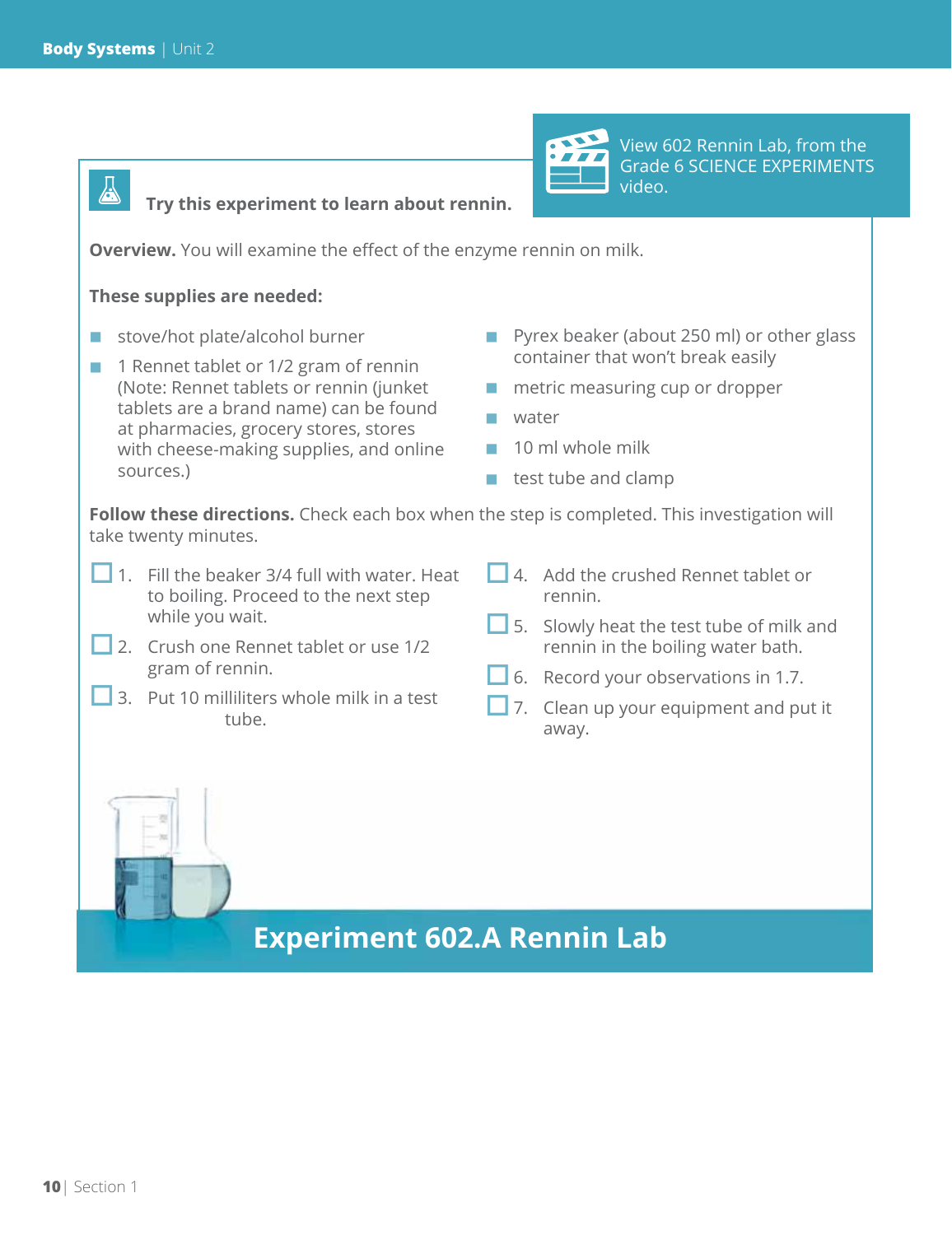

# **Complete the following activities.**

- **1.7** Record your observation of heated milk and rennin (Step 5). \_\_\_\_\_\_\_\_\_\_\_\_\_\_\_
- **1.8** Predict what you think will happen to milk in your stomach. \_\_\_\_\_\_\_\_\_\_\_\_\_\_\_

This reaction is evidence of God's particular creation of humans and animals. Only humans and mammals that feed milk to their babies have rennin in their stomach. Some examples of these mammals are horses, cattle, dogs, and cats. Rennin is necessary to change the protein in milk into simple chemicals the baby can use. If rennin were not present, the baby would probably die of starvation due to a lack of protein.

 $\_$  ,  $\_$  ,  $\_$  ,  $\_$  ,  $\_$  ,  $\_$  ,  $\_$  ,  $\_$  ,  $\_$  ,  $\_$  ,  $\_$  ,  $\_$  ,  $\_$  ,  $\_$  ,  $\_$  ,  $\_$  ,  $\_$  ,  $\_$  ,  $\_$  ,  $\_$ 

 $\_$  ,  $\_$  ,  $\_$  ,  $\_$  ,  $\_$  ,  $\_$  ,  $\_$  ,  $\_$  ,  $\_$  ,  $\_$  ,  $\_$  ,  $\_$  ,  $\_$  ,  $\_$  ,  $\_$  ,  $\_$  ,  $\_$  ,  $\_$  ,  $\_$  ,  $\_$ 

 $\_$  ,  $\_$  ,  $\_$  ,  $\_$  ,  $\_$  ,  $\_$  ,  $\_$  ,  $\_$  ,  $\_$  ,  $\_$  ,  $\_$  ,  $\_$  ,  $\_$  ,  $\_$  ,  $\_$  ,  $\_$  ,  $\_$  ,  $\_$  ,  $\_$  ,  $\_$ 

 $\_$  ,  $\_$  ,  $\_$  ,  $\_$  ,  $\_$  ,  $\_$  ,  $\_$  ,  $\_$  ,  $\_$  ,  $\_$  ,  $\_$  ,  $\_$  ,  $\_$  ,  $\_$  ,  $\_$  ,  $\_$  ,  $\_$  ,  $\_$  ,  $\_$  ,  $\_$ 

 $\_$  ,  $\_$  ,  $\_$  ,  $\_$  ,  $\_$  ,  $\_$  ,  $\_$  ,  $\_$  ,  $\_$  ,  $\_$  ,  $\_$  ,  $\_$  ,  $\_$  ,  $\_$  ,  $\_$  ,  $\_$  ,  $\_$  ,  $\_$  ,  $\_$  ,  $\_$ 

 $\_$  ,  $\_$  ,  $\_$  ,  $\_$  ,  $\_$  ,  $\_$  ,  $\_$  ,  $\_$  ,  $\_$  ,  $\_$  ,  $\_$  ,  $\_$  ,  $\_$  ,  $\_$  ,  $\_$  ,  $\_$  ,  $\_$  ,  $\_$  ,  $\_$  ,  $\_$ 

 $\_$  ,  $\_$  ,  $\_$  ,  $\_$  ,  $\_$  ,  $\_$  ,  $\_$  ,  $\_$  ,  $\_$  ,  $\_$  ,  $\_$  ,  $\_$  ,  $\_$  ,  $\_$  ,  $\_$  ,  $\_$  ,  $\_$  ,  $\_$  ,  $\_$  ,  $\_$ 

#### **Answer the following question.**

**1.9** How does the preceding paragraph describe how mammals might be affected if rennin was

not present in their stomachs ? \_\_\_\_\_\_\_\_\_\_\_\_\_\_\_\_\_\_\_\_\_\_\_\_\_\_\_\_\_\_\_\_\_\_\_\_\_\_\_\_\_\_\_\_\_\_\_\_\_\_\_\_\_\_\_\_\_\_\_\_\_\_\_



initials date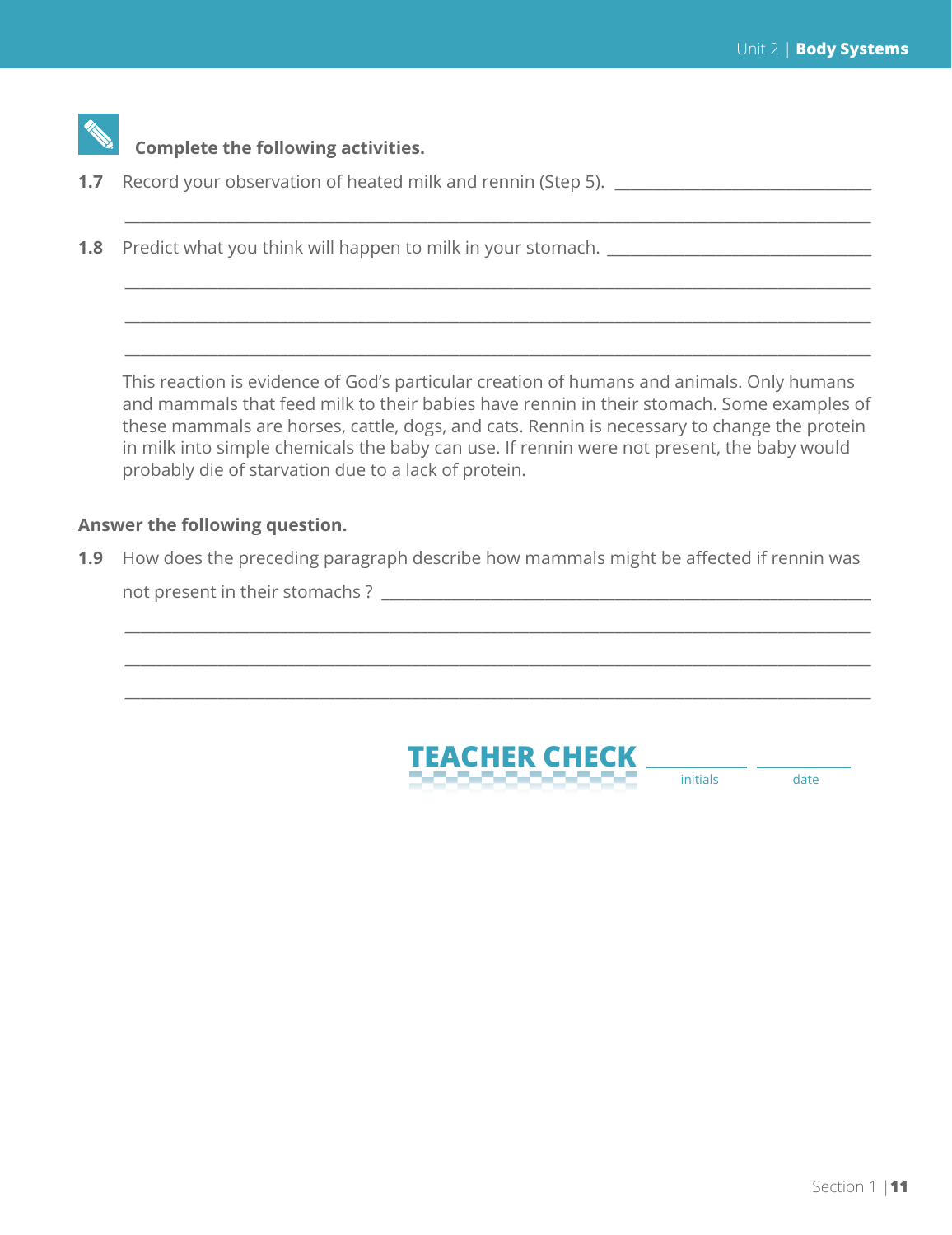About every thirty minutes, the stomach empties some of its contents. This partly digested food passes out of the lower end of the stomach and into the small intestine through an opening called the *pyloric orifice*. Recall that muscular contractions control the food leaving the stomach. The pyloric orifice relaxes, allowing food to pass through, and then closes again.

**Intestines**. Review the diagram on the structure of the digestive system from earlier in this section of the LIFEPAC. Notice that the small intestine is located near three other body parts. These body parts are the liver, gall bladder, and **pancreas**. They produce the digestive juices necessary to finish the food digestion. The liver secretes a liquid called *bile*. This greenish-yellow juice is stored in the gall bladder and is used in the small intestine to break down fats into an **emulsion**. To see how bile works in digestion, let's investigate an emulsion.



View 602 Emulsions, from the Grade 6 SCIENCE EXPERIMENTS video.

## **Try this experiment to learn about emulsions.**

**Overview.** You will learn about the way bile works in digestion by observing the effect of soap on a mixture of oil and water.

#### **These supplies are needed:**

- two test tubes with stoppers or two tall thin bottles (vials) with lids
- 4 drops of liquid soap
- water

■ 10 drops of cooking oil

**Follow these directions.** Check each box when the step is completed.

- 1. Get the tall containers with lids. Fill them about 1/2 full with water.
- 2. Add 5 drops of oil to each container.
- 3. Record what you see in 1.10.
- $\Box$  4. Add 2 drops of soap to one of the test tubes. Shake rapidly. Then let it stand for one or two minutes.
- $\Box$  5. Record what you see in 1.11.
- $\Box$  6. Wash your equipment and return it to the proper place.



**Experiment 602.B Emulsions**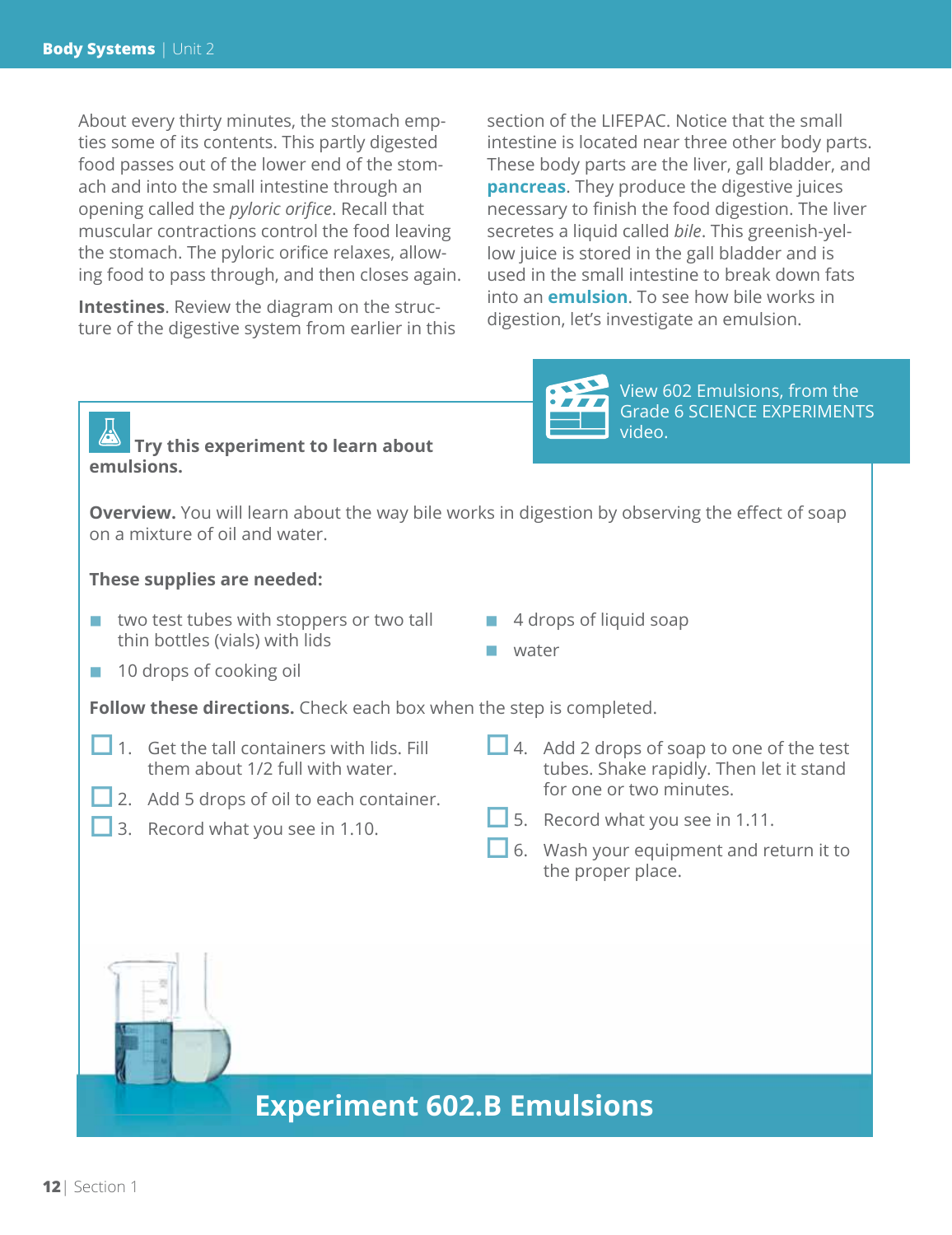| <b>Record your observations.</b>                                         |
|--------------------------------------------------------------------------|
| <b>1.10</b> Record your observations for oil and water (Step 2). _______ |
|                                                                          |
| <b>1.11</b> Record your observations for oil, soap, and water (Step 4).  |
|                                                                          |
|                                                                          |

### Answer the following questions.

1.12 The soap works the same way as bile. The oil breaks up into tiny droplets, which will not come back together. Now, the **pancreatic** juices can get to the work of digesting fats. Bile is not an enzyme. It only causes the fat to emulsify. Why do you think it is necessary to break up the fat into tiny droplets?

1.13 How could you explain why soap is able to clean the oil and dirt off our bodies?



date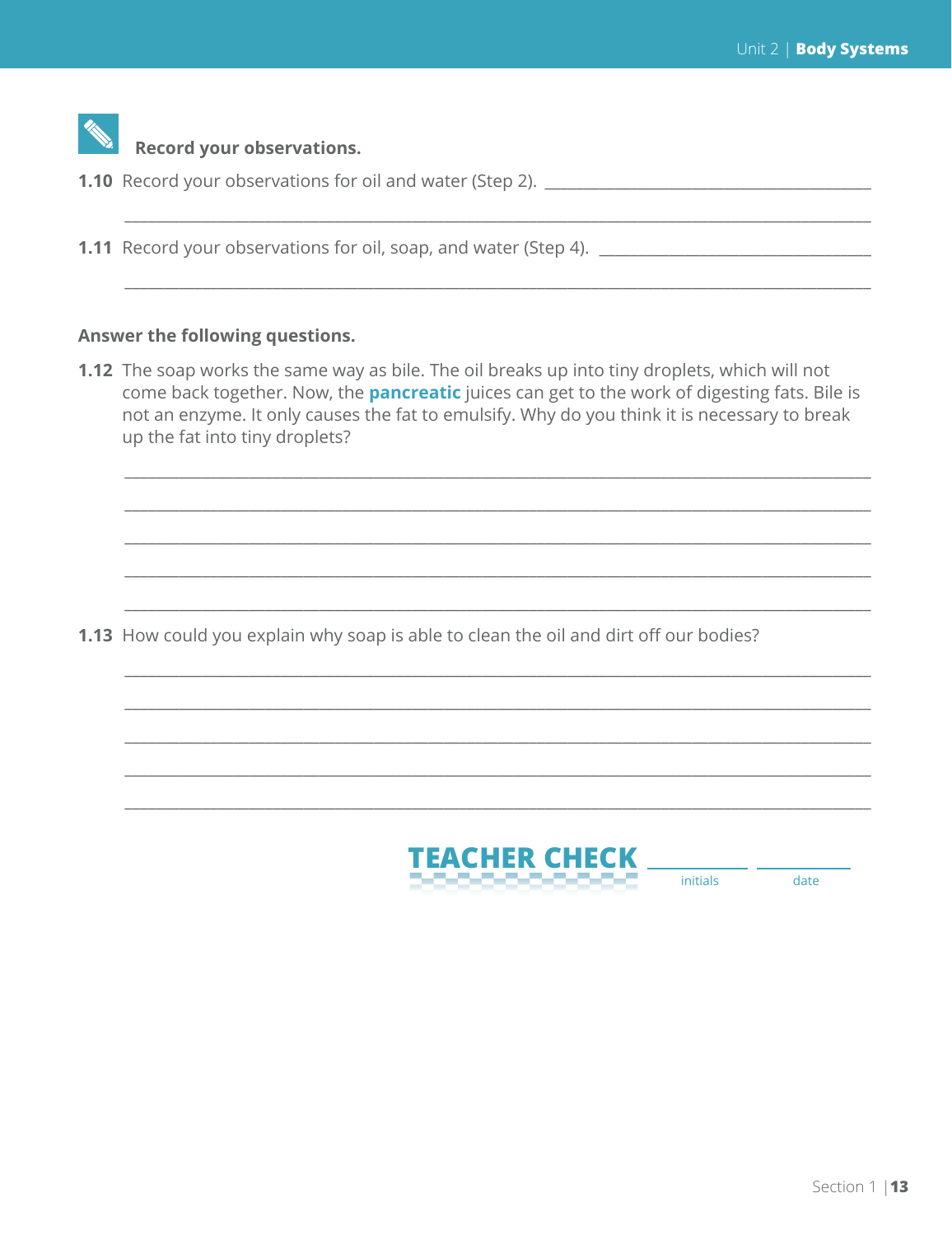# **SELF TEST 1**

**Match these items by writing the correct letter in each blank** (each answer, 2 points).

- **1.01** \_\_\_\_\_\_\_\_ small intestine **1.02** \_\_\_\_\_\_\_\_ mouth **1.03** \_\_\_\_\_\_\_\_ stomach
- **1.04** \_\_\_\_\_\_\_\_ esophagus
- **1.05** \_\_\_\_\_\_\_\_ rectum
- **1.06** \_\_\_\_\_\_\_\_ pancreas



**Match these items** (each answer, 2 points).

- **1.07** \_\_\_\_\_\_\_\_ gall bladder a. makes bile
- **1.08** \_\_\_\_\_\_\_\_ liver b. fastened to colon
- **1.09** \_\_\_\_\_\_\_\_ salivary glands c. stores bile
- **1.010** \_\_\_\_\_\_\_\_ appendix d. teeth
- 
- 
- -
	- e. located in the mouth

#### **Complete these statements** (each answer, 3 points).

- **1.011** List two main reasons the mouth is necessary in digestion:
	- a. \_\_\_\_\_\_\_\_\_\_\_\_\_\_\_\_\_\_\_\_\_\_\_\_\_\_\_\_\_\_\_\_\_\_\_\_\_\_\_\_ b. \_\_\_\_\_\_\_\_\_\_\_\_\_\_\_\_\_\_\_\_\_\_\_\_\_\_\_\_\_\_\_\_\_\_\_\_\_\_\_\_\_
- **1.012** The esophagus joins the a. \_\_\_\_\_\_\_\_\_\_\_\_\_\_\_\_\_\_\_\_\_\_\_\_\_\_\_ to the b. \_\_\_\_\_\_\_\_\_\_\_\_\_\_\_\_\_\_\_\_\_\_\_\_\_\_\_\_ .
- **1.013** The stomach has the function of a. \_\_\_\_\_\_\_\_\_\_\_\_\_\_\_\_\_\_\_\_\_\_ and b. \_\_\_\_\_\_\_\_\_\_\_\_\_\_\_\_\_\_\_\_\_\_\_\_\_\_ .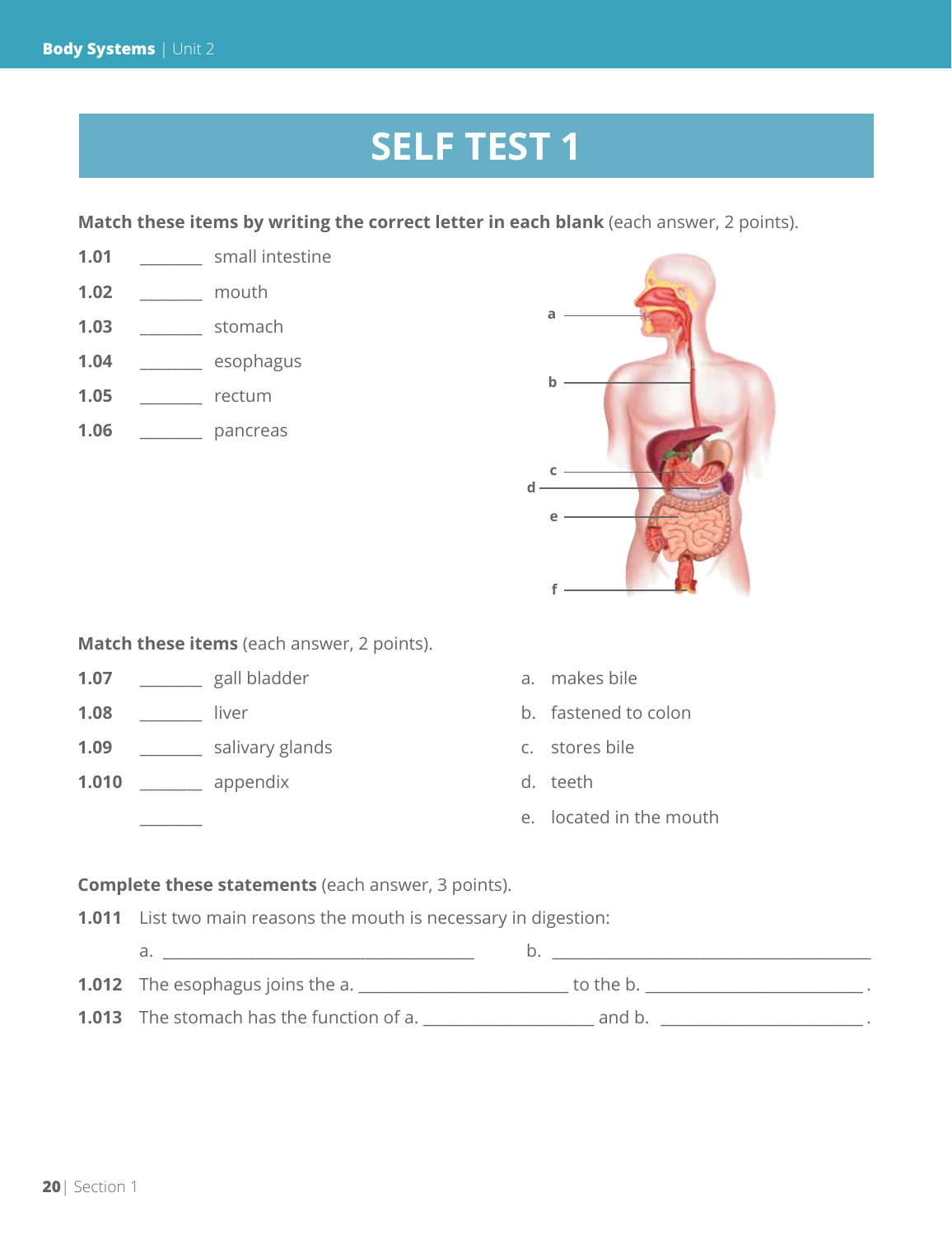|                                                                              | <b>1.014</b> List the two main functions of the small intestine:                                                   |                                                                                                                        |  |                       |  |            |  |
|------------------------------------------------------------------------------|--------------------------------------------------------------------------------------------------------------------|------------------------------------------------------------------------------------------------------------------------|--|-----------------------|--|------------|--|
|                                                                              |                                                                                                                    |                                                                                                                        |  |                       |  |            |  |
|                                                                              |                                                                                                                    |                                                                                                                        |  |                       |  |            |  |
| 1.015                                                                        | List two functions of the colon:                                                                                   |                                                                                                                        |  |                       |  |            |  |
|                                                                              |                                                                                                                    |                                                                                                                        |  |                       |  |            |  |
|                                                                              |                                                                                                                    |                                                                                                                        |  |                       |  |            |  |
|                                                                              |                                                                                                                    |                                                                                                                        |  |                       |  |            |  |
| Write the letter for the correct answer on the blank (each answer, 2 points) |                                                                                                                    |                                                                                                                        |  |                       |  |            |  |
|                                                                              |                                                                                                                    | <b>1.016</b> The food stays in the stomach about ______.<br>a. six hours b. thirty minutes c. three hours d. ten hours |  |                       |  |            |  |
|                                                                              |                                                                                                                    | <b>1.017</b> The most important part for transferring digested food to the blood stream is the ______.                 |  |                       |  |            |  |
|                                                                              | a. mouth                                                                                                           | b. colon c. small intestine d. appendix                                                                                |  |                       |  |            |  |
|                                                                              |                                                                                                                    | <b>1.018</b> The time to digest the food in the small intestine is about ______.                                       |  |                       |  |            |  |
|                                                                              |                                                                                                                    | a. six hours b. thirty minutes c. three hours d. ten hours                                                             |  |                       |  |            |  |
|                                                                              |                                                                                                                    | <b>1.019</b> Doctors say proper digestion is helped by chewing each bite ______ times.                                 |  |                       |  |            |  |
|                                                                              | a. twenty b. ten                                                                                                   |                                                                                                                        |  | c. five d. fifteen    |  |            |  |
| 1.020                                                                        | The six main parts of the digestive tract are known as the ______.<br>a. respiratory system<br>b. alimentary canal |                                                                                                                        |  |                       |  |            |  |
|                                                                              | c. esophagus                                                                                                       |                                                                                                                        |  | d. circulation system |  |            |  |
| 1.021                                                                        | The greenish-yellow juice stored in the gall bladder is called ______.                                             |                                                                                                                        |  |                       |  |            |  |
|                                                                              |                                                                                                                    |                                                                                                                        |  |                       |  |            |  |
|                                                                              | a. rennin                                                                                                          | b. starch c. fat                                                                                                       |  |                       |  | d. bile    |  |
|                                                                              |                                                                                                                    | <b>1.022</b> Saliva contains an enzyme that digests ______.                                                            |  |                       |  |            |  |
|                                                                              |                                                                                                                    | a. sugar b. starch c. fat                                                                                              |  |                       |  | d. protein |  |
|                                                                              | 1.023 Bile is necessary to digest ______.                                                                          |                                                                                                                        |  |                       |  |            |  |
|                                                                              | a. sugar                                                                                                           | b. starch                                                                                                              |  | c. fat                |  | d. protein |  |
|                                                                              | a. mouth                                                                                                           | <b>1.024</b> The digestion of protein occurs mostly in the ______.<br>b. stomach                                       |  | c. liver              |  | d. colon   |  |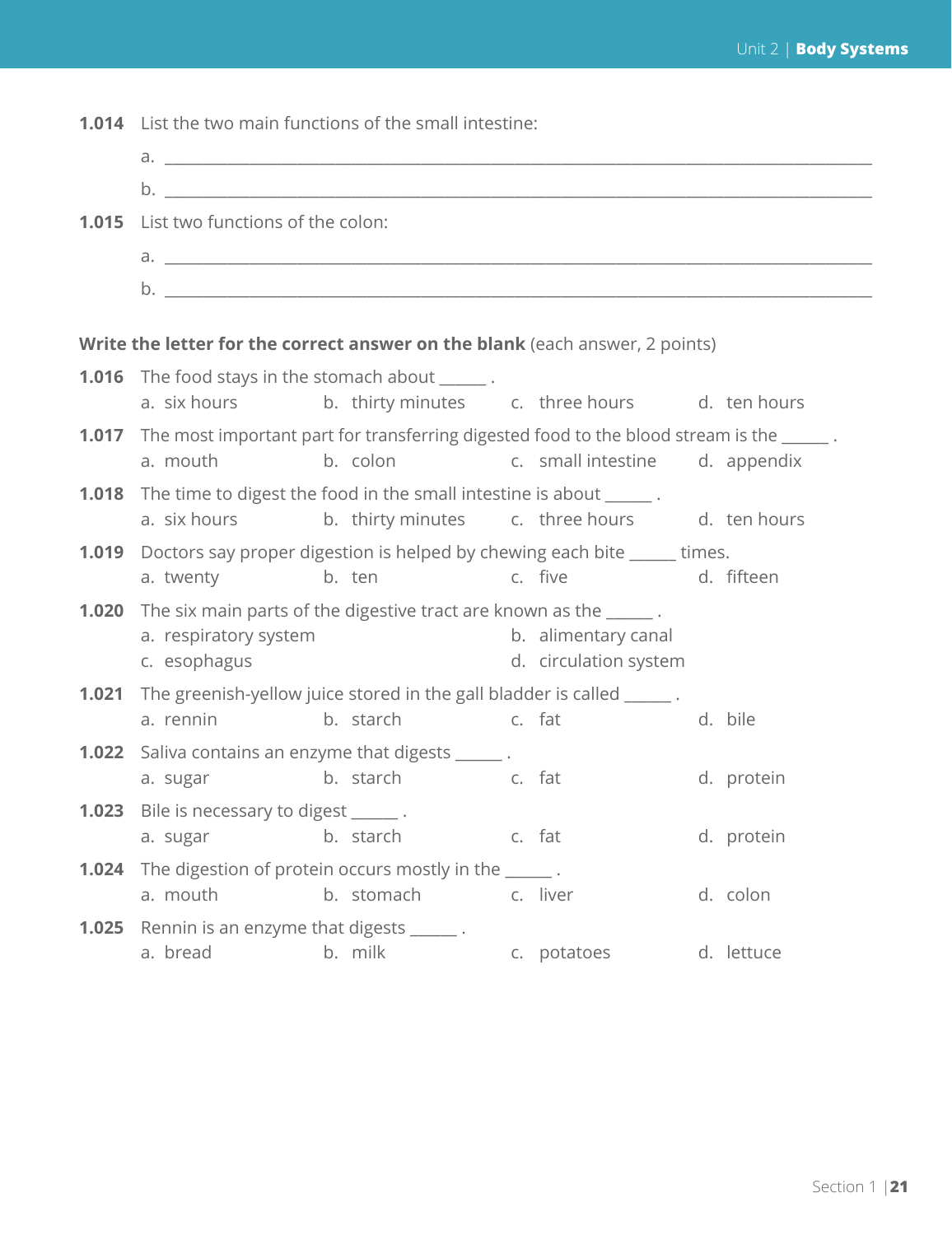**Match these items by writing the correct letter in the blank** (each answer, 2 points).

- **1.026** \_\_\_\_\_\_\_\_ canines
- **1.027** \_\_\_\_\_\_\_\_ incisors
- **1.028** \_\_\_\_\_\_\_\_ premolars
- **1.029** \_\_\_\_\_\_\_\_ molars



**Match these items** (each answer, 2 points).

- **1.030** broken down before digested a. rennin
- **1.031** necessary for good health b. brushing
- **1.032** prevents cancer of the colon c. bile
- **1.033** are not digested d. colon
- **1.034** prevents tooth decay e. protein
- **1.035** an enzyme f. bulk in diet
- 
- 
- 
- 
- 
- 
- g. vitamins
- h. balanced diet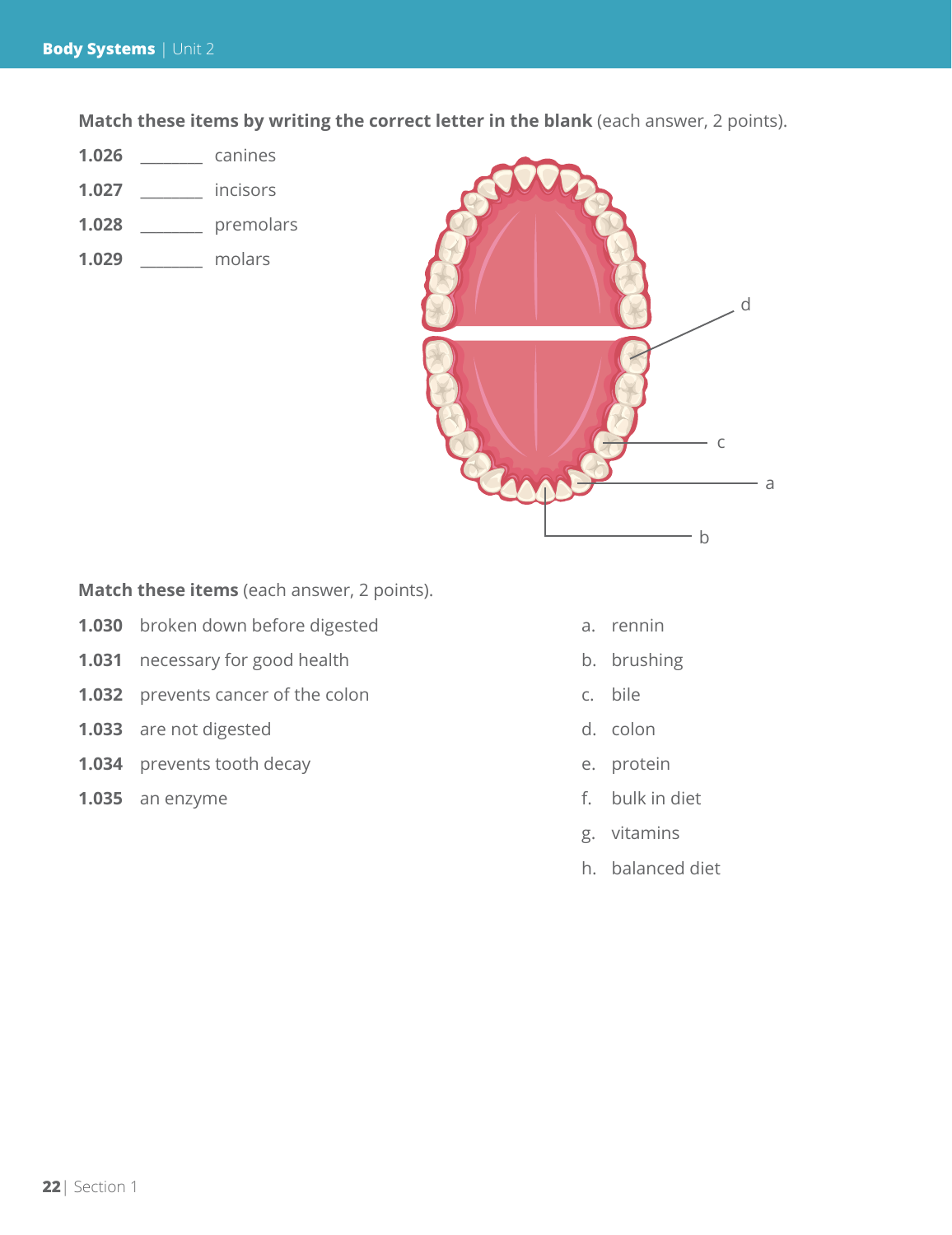Answer these questions (each answer, 5 points). 1.036 Why is it necessary to digest the food we eat? \_\_\_\_\_\_\_\_\_\_\_\_\_\_\_\_\_\_\_\_\_\_\_\_\_\_\_\_ 1.037 What are some things that are necessary for good health? \_\_\_\_\_\_\_\_\_\_\_\_\_\_\_\_\_\_